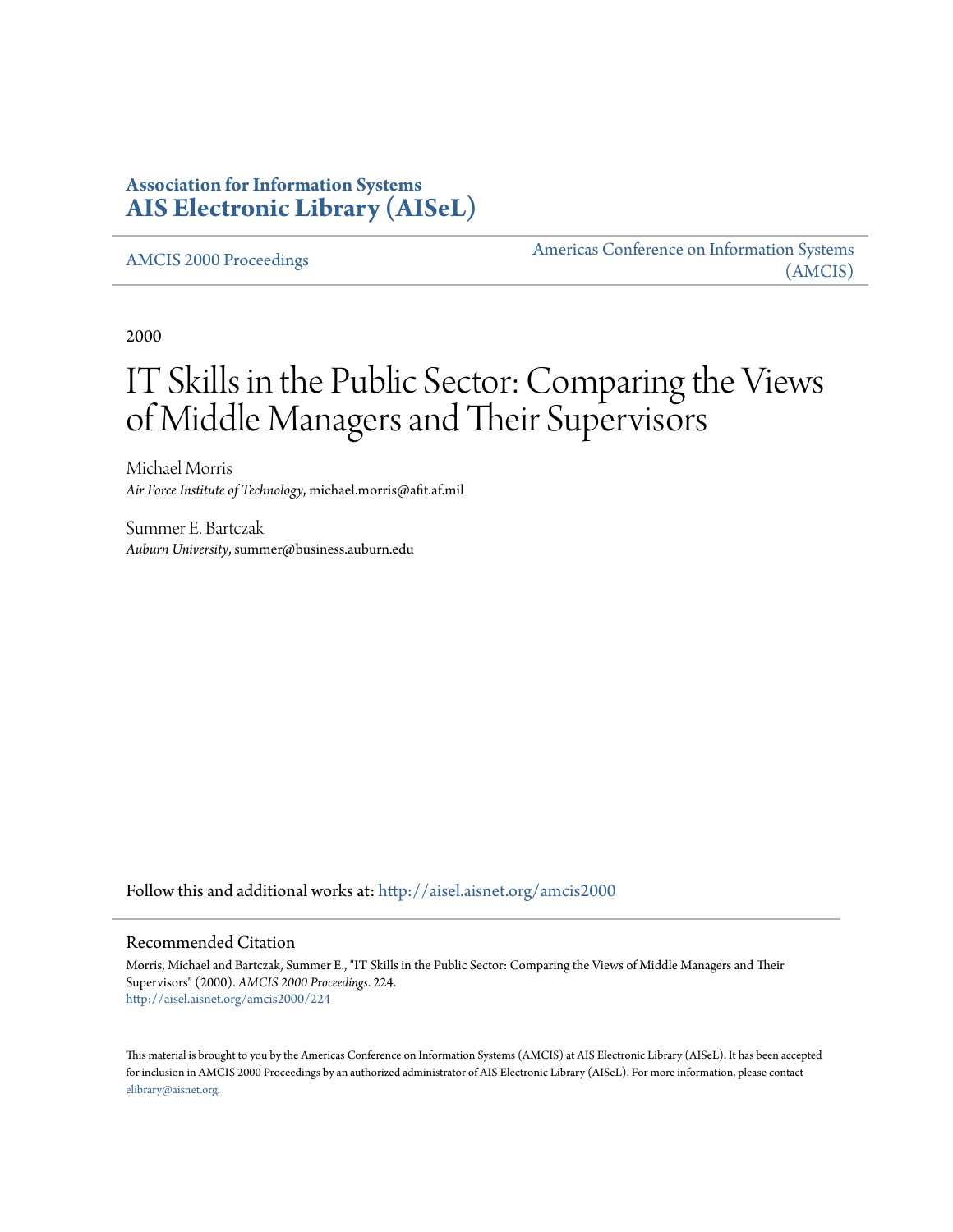### **IT Skills in the Public Sector: Comparing the Views of Middle Managers and Their Supervisors**

Maj Michael G. Morris, Air Force Institute of Technology, Graduate School of Engineering and Management, Michael.Morris@afit.af.mil

Maj Summer E. Bartczak, Auburn University, College of Business, Summer@business.auburn.edu

#### **Abstract**

 This paper reports on a two-phased study designed to examine the perceived importance of a wide range of information technology (IT) skills by mid-level and senior managers in a large public sector organization. The first phase gathered data from 242 lower to mid-level IT professionals. The second phase gathered the same data from the senior supervisors of those professionals to provide some additional perspectives from those in the organization responsible for the career advancement of the individuals sampled in the first phase. The results suggest that both groups perceive interpersonal skills to be the most important IT skill set, followed by managerial skills. Technical skills, while important, were perceived to be the least important (relatively speaking) for current IT professionals within this organization. One possible explanation for the latter finding takes into account the current trend toward outsourcing some of the technical functions within organizations, rather than relying on inhouse skills to provide those services. Recommendations for IT curriculum development and the education of future IT professionals are provided.

#### **Introduction**

 "Just as businesses are guilty of operating without a clear vision of where they want to go, so too are many information technology professionals. Unless you know where you want to go professionally, [IT professionals] will never get there. Only by continually revisiting your goals and expectations and challenging your assumptions about your skills and the demand for your services, can [the IT professional] achieve success" (Martin, 1995, pg. 37).

 The importance of information technology in meeting new challenges and creating new opportunities for organizations in both the private and public sector is unchallenged. The problem of training and retaining qualified information technology professionals is one of the most difficult challenges for CIOs to deal with (Leitheiser, 1992). Given a number of resource constraints, this problem is often amplified for public sector managers (Caudle, et al., 1991)**.** Nonetheless, given the importance of information technology (IT), it is imperative that public sector personnel are properly trained to manage new technology and systems to insure

the public receives an adequate return on its tax-dollar investment. For example, a recent GAO report mentions the Federal Aviation Agency (FAA) had to scrap a \$7.6 billion system, and that the objectives for the Department of Defense's (DoD) Corporate Information Management (CIM) plan--after 8 years and \$20 billion—remains unmet (GAO/HR-97-9, 1997).

 As illustrated in the aforementioned examples, there is a great deal to gain or lose in the IT management profession. To address this, many public sector organizations have now mandated the establishment of a Chief Information Officer (CIO) function. The CIO is often charged with assessing established knowledge and skill within the organization, evaluating the extent to which IT managers meet skill requirements, and developing strategies for human resource management with respect to IT. Given these responsibilities, it is important that public sector managers evaluate and understand the core skill requirements which are believed to be the most important within the broad scope encompassed by IT management in public sector organizations.

#### **Review of the Literature**

 This study addresses the core skills required of IT managers in public sector organizations generally, and the Air Force (as an example of a large, albeit unique, public sector organization) in particular. This is not a new area of concern; in fact, initial research looking at the skill requirements of public sector IT managers dates back over a decade. For example, Scott (1990) investigated the actual educational background and knowledge base of Air Force information management (IM) officers. Scott reported that information managers should be knowledgeable in the topic areas of people, computers, systems, models, organizations, and society; however, her study concluded that "…[IM] officers have been given a job which they are unprepared educationally to perform" (pg. 83).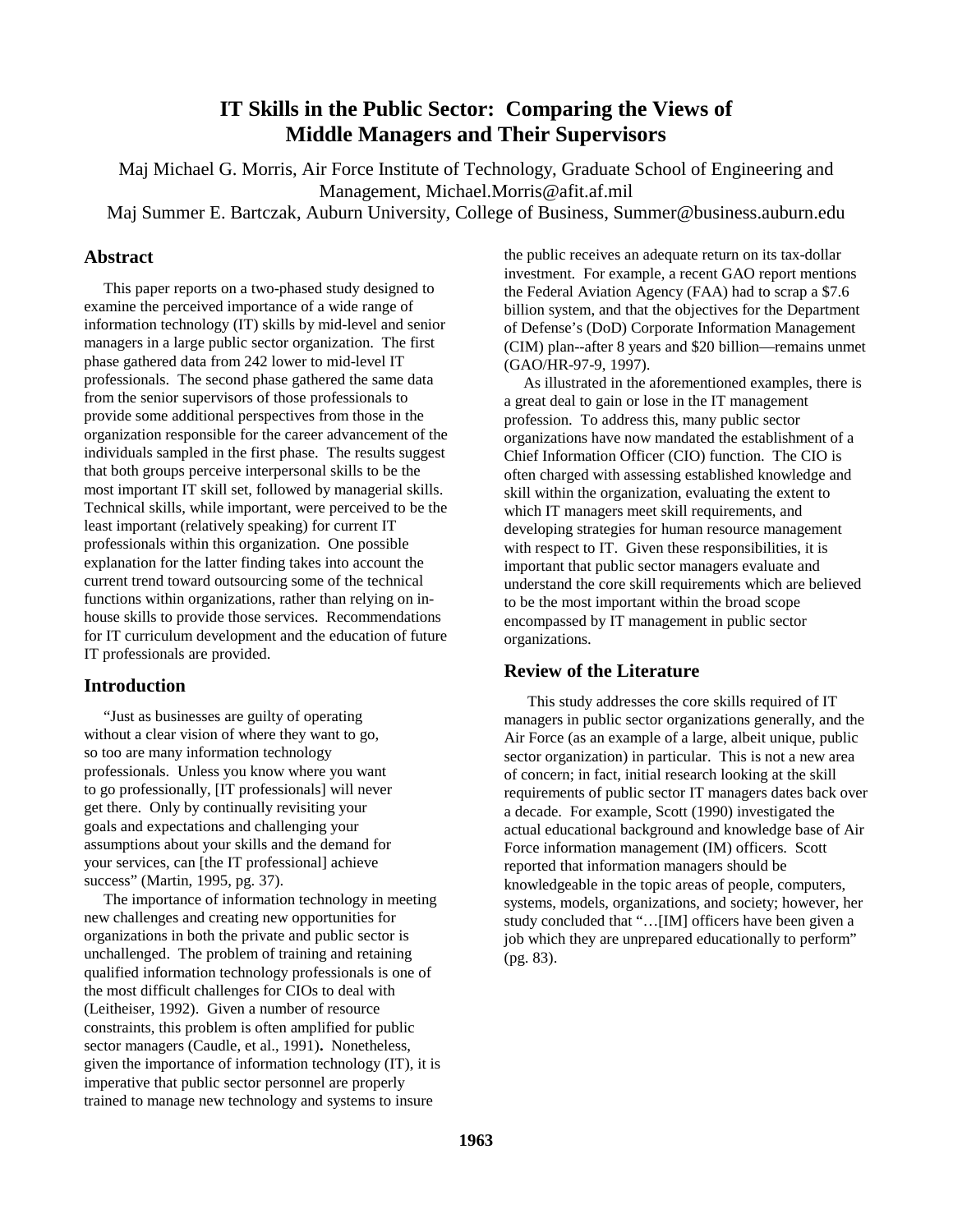The relevance of various skill sets has long been an area of interest to researchers within the private sector as well. An impressive array of studies have been completed looking at a wide range of skill sets and the relative importance of those skills as perceived by IS academics and industry (e.g., Trauth, Farwell, and Lee, 1993; Lee, Trauth, and Farwell, 1995; Leitheiser, 1992; Young and Lee, 1997; Lewis, Snyder, and Rainer, 1995; Longenecker, Simonetti, and Mulias, 1996). Looking across all these studies, several aggregate sets of skills emerge as central to the IS profession. While the names of these sets do not correspond exactly, the skills can generally be mapped into one of three categories: (1) managerial/business skills, (2) technical skills, and (3) interpersonal skills.

 It is clear that each of these broad categories represents an important niche of the IS profession; however, it is not clear from the literature which set is *most* important to IT professionals. For example, Lee et al. (1995) found that business functional knowledge and management skills were the most important skill set for IT professionals. However, other research has made a case for technical skills being the most valued (e.g., Trauth et al., 1993), while still other studies have argued that interpersonal skills are the most critical (e.g., Leitheiser, 1992; Young et al., 1997). Given the broad range of skills encompassed by these areas, one of the goals of this research was to identify which category was perceived as most important by public sector managers in today's environment.

#### **Methodology**

 In order to investigate public sector perceptions, a single study with two separate phases was conducted to examine the perceived importance of core IT management skills (identified above) by both lower and mid-level Air Force managers and senior (CIO-level) managers. While military organizations are unique in many ways, from an IT management perspective, the results from this study should provide insight into the core skills required within other public sector organizations. Phase 1 utilized a stratified random sample of 501 Air Force low/mid-level officers (Lieutenants and Captains) currently serving in the Communications and Information career field. Phase 2 then surveyed senior managers (Majors, Lieutenant Colonels, and Colonels) of those sampled in the first phase. Two studies were conducted because the researchers felt it was possible that the views of senior-level managers might diverge from the views expressed by those with less experience. Furthermore, since these senior-level managers play a significant role in determining extrinsic rewards (promotion

opportunities, plum assignments, etc.), the researchers felt that it was important to capture the perspective of this senior group in order to compare and contrast their views with those of the lower-level managers charged with the responsibility of carrying out those day-to-day tasks within the organization.

#### *Instrument Development and Data Collection*

 A questionnaire was developed based on the literature reviewed earlier in the paper. The skills were extracted from the articles and a consolidated list was refined, containing the 24 skills most frequently found in the literature. The instrument consisted of three major sections: a demographic area, a list of skills where participants were asked to rate the importance of each skill in performing IT management duties based on a 5 point Likert scale, and a final section on training for each of those skills (analyzed separately as part of a second study that is not reported here in the interest of space).

#### *Procedures*

 Following pilot testing and the resultant changes, the questionnaire packages were sent to the 501 Air Force Communication and Information officers (Phase 1) and the 210 senior managers (Phase 2) identified. Each package contained the questionnaire, a cover letter that included instructions and a pre-addressed return envelope. The cut-off date for returned surveys was established three months after the mail-out date. For Phase 1, 242 usable surveys were returned for a response rate of 48.3%. Phase 2 included 130 usable surveys for a response rate of nearly 62%. The high response rates well exceed typical response rates for this type of survey and suggest a high level of interest in the topic from both groups.

#### **Results**

 Phase 1 of this study addressed the question "what skills do IT managers in the field perceive as being most important?" For Phase 1, 19 of the 24 skills (79%) were identified as being "very important"; a mean score of 3.0 or higher. The remaining 5 skills had slightly lower mean scores, ranging from 2.35 to 2.90. It is interesting to note that four of the top five skills belonged to the interpersonal skill group, while the technical skill group had the lowest eight mean scores.

 Phase 2 asked "what skills do the supervisors of IT managers (i.e., those in Phase 1) perceive as being most important?". In this study, 18 of the 24 skills (75%) were identified as "very important." Four of the top five skills rated by senior managers were from the interpersonal category, mirroring the results from the less experienced group. Furthermore, the lowest 7 rated skills and 9 of the bottom 10 were from the technical area, consistent with the results seen in Phase 1. This is not to say that those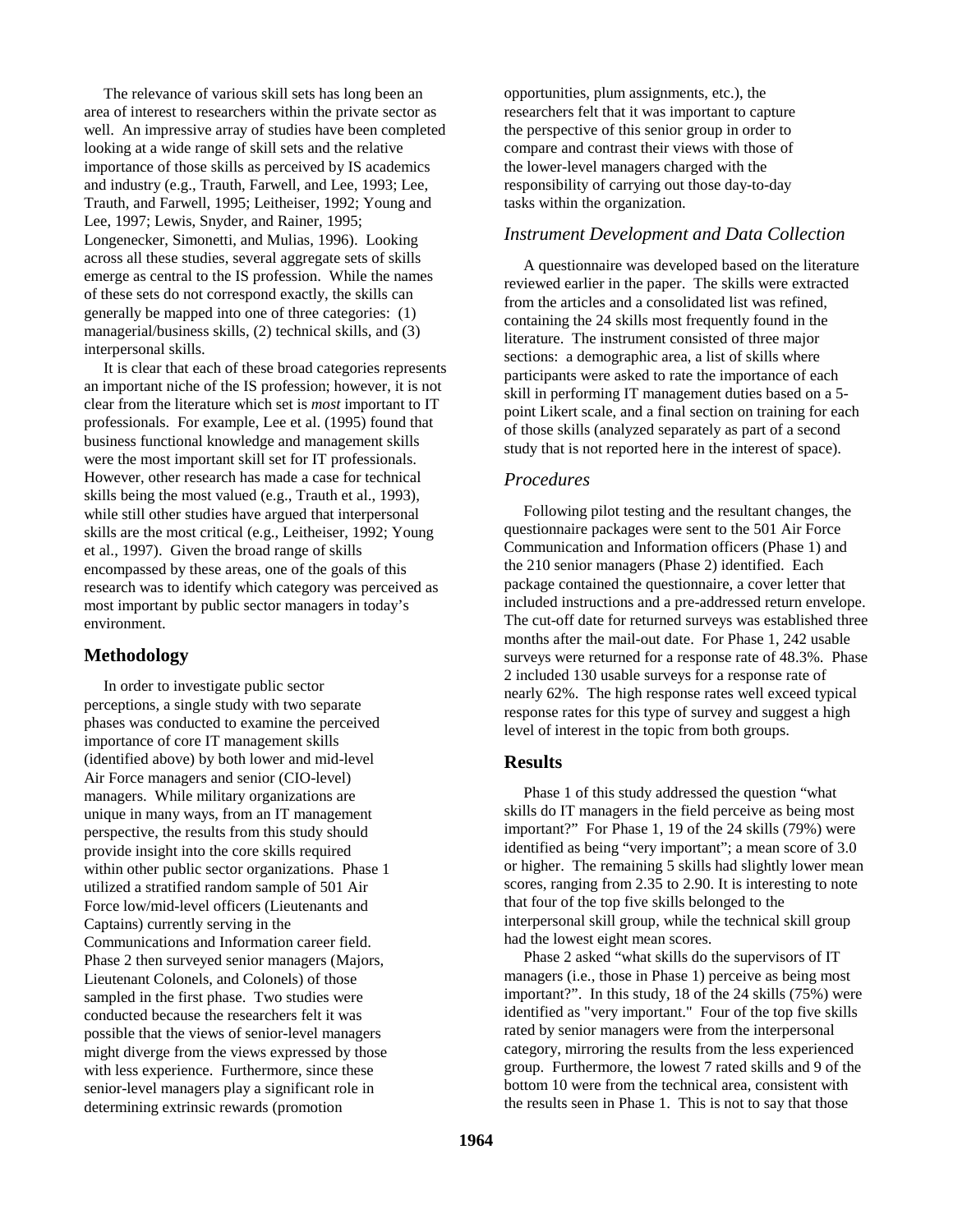skills were not important, only that they were less important that other skill types on a relative basis.

 The Appendix illustrates the ranking of the 24 skills based on their mean score. This method of ranking skills based on their mean scores, derived by utilizing a Likert scale, was used in several prior studies in the domain (e.g., see Young et al., 1997; Trauth et al., 1993; Lewis et al., 1995; Leitheiser, 1992). The table is ordered based on the responses of the low/mid-level managers (Phase 1). The commensurate ratings by senior managers (Phase 2) are presented to allow the reader to compare and contrast their responses with those from their subordinates in Phase 1 of the study.

 Table 1 depicts the three major skill areas (interpersonal, managerial, and technical) by aggregate mean score. As shown in the table, the interpersonal skill category has the highest aggregate mean score for both groups. While this finding was somewhat surprising, it does correlate with other empirical work in the domain (e.g., Leitheiser, 1992; Young et al., 1997). Both groups were also in agreement on the less important aggregate skills in that technical skills had the lowest aggregate mean score in both studies, consistent with some of the previous work in this area (e.g., see Lee et al.; 1995; Longenecker, 1996). A test for differences across each of the three aggregate groups using one-way analysis of variance (and post hoc Tukey tests) indicated that all differences were significant ( $p < .05$ ).

**Table 1. Aggregate Mean Scores by Skill Group**

| <b>Aggregate Skill Set</b> | <b>Phase 1</b> | <b>Phase 2</b> |
|----------------------------|----------------|----------------|
| Interpersonal (I)          | 4.31           | 4.55           |
| Managerial (M)             | 3.91           | 4.20           |
| Technical (T)              | 3.07           | 3.27           |

\*Note:  $I > M > T$  for both studies ( $p < .05$ )

#### **Discussion, Conclusions, and Suggestions for Future Research**

 Ascertaining the critical IS skills identified by leaders in the field is an important step in determining the current human resource and educational requirements within the organization. This study used a large sample of Air Force officers; thus, the results of this study should be interpreted appropriately. In particular, readers should be cautious when trying to generalize the results reported in this study to other public sector organizations. Despite the central and obvious role of technology across all career fields in the Air Force, it was interesting--and surprising--to find that interpersonal skills were most highly valued, while technical skills were seen as less important (although still rated highly). This suggests that current education and training for IT professionals should attempt to focus on interpersonal and managerial issues

with respect to technology vs. focusing on the technology itself (except, perhaps, in several key areas). This is not to say that education and training in technical areas is not important—clearly it is. However, the results of this study might suggest that in an era of constrained training resources, that interpersonal and managerial areas should receive the greatest attention.

 One possible explanation for the dominance of interpersonal (and managerial) skills in this sample is that many public sector organizations, and the military services in particular, have aggressively pursued outsourcing of many technical functions (e.g., network management, database administration) as a means of reducing personnel costs. As a result, traditional roles for IT managers--particularly entry level officers--is undergoing a period of rapid change. It is possible that the results seen here reflect those changes, namely, the evolution of the entry and mid-level management role from one of "technical expert" to one of "project manager" or "facilitator." Such a role would tend to (perhaps) de-emphasize technical skills and more highly value coordination and communication skills, both of which are reflected in the interpersonal and managerial skill sets here.

 Another possible explanation mirrors the idea suggested by Swain, White, and Hubbert (1995). This idea states that the respondents greater concern for managerial versus technical issues can be explained by the fact that the respondents held "managerial" positions (consistent with the macro-level responsibilities of all military officers) in their organizations. They state, "at such organization levels they are expected to be concerned more with managerial issues than with technical ones" (pg. 279). Along those same lines, it is possible that IT managers perceive interpersonal skills to be important for all IT professionals, while specific technical skills are only relevant for a subset (e.g., network engineers). If true, such a view may help explain the present results. Future research might usefully take a "portfolio" approach asking which skills are necessary as part of an overall skills portfolio and in what quantity.

 While this research examined critical IT skills in the public sector, there appear to be important and interesting avenues for further research in this domain. For example, what are the curriculum implications for these findings? Moreover, how can schools effectively balance the demanding technical requirements of the field while still emphasizing the "people" and "managerial" skills that are clearly important. Future research might also investigate which sources (e.g., degree-granting institutions vs. "justin-time" technical schools) would be best positioned to provide training across the areas identified above. Given that there are many points in an IT professional's career where different types of training may be more relevant, there exists opportunity for design of non-traditional educational approaches. In order to establish a successful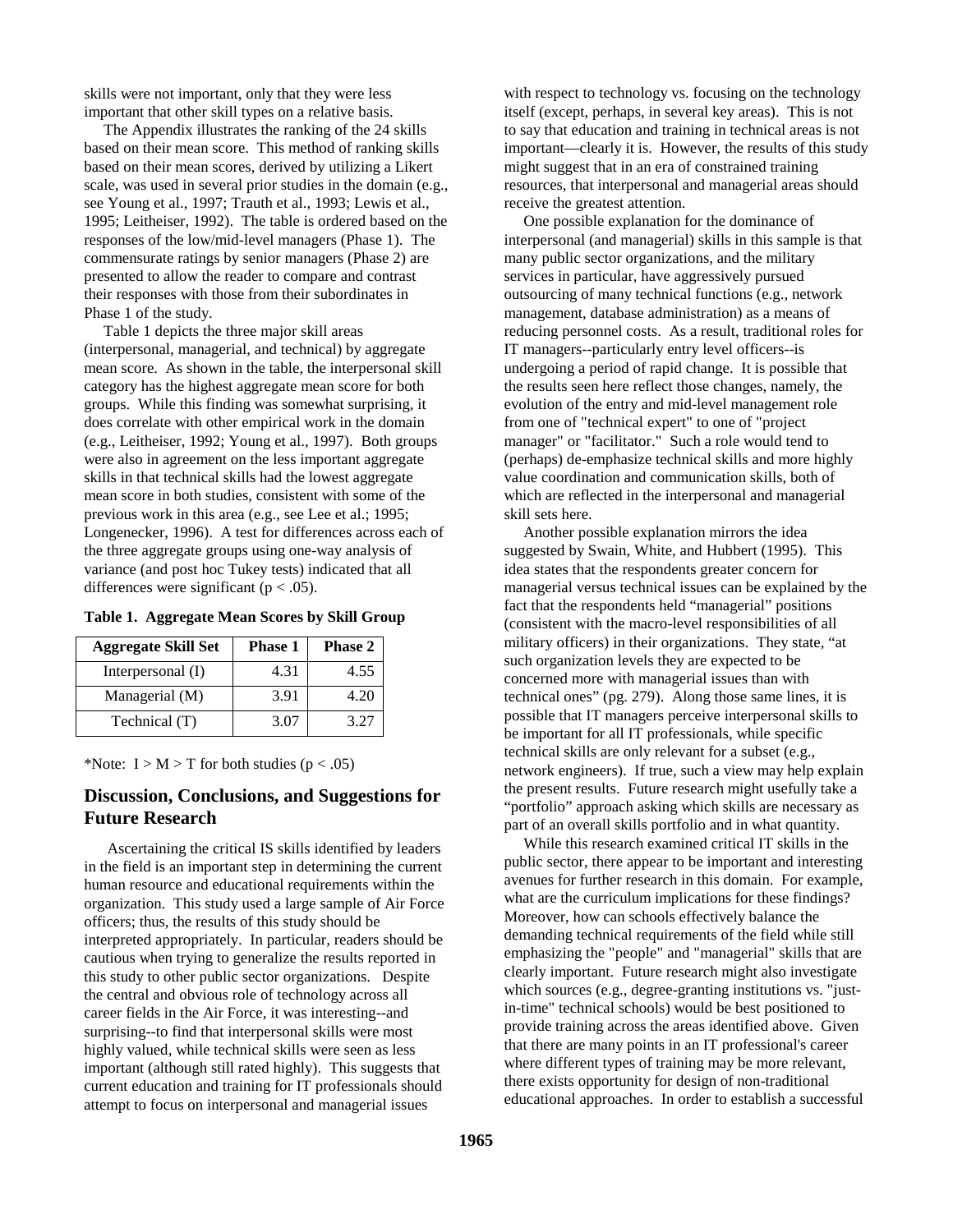schema for career-long learning, it may be necessary to mix not only training sources, but also courses taken. For example, relative "mix" of appropriate courses may differ at the entry level (perhaps being more technically focused) with more managerial courses following as the professional advances into senior management. Similarly,

#### **Conclusion**

 Public sector organizations share many common challenges with private sector organizations. At the same time, many of the challenges faced by these organizations are unique. Given compressed pay flexibility, constrained resources, and a lack of available training, personnel issues often become an IT manager's most vexing problem. This study provides some insight to managers about those skills perceived as most critical by two separate groups: entry/mid-level managers and their superiors. Furthermore, given the uniformity of the findings across both groups in this study, it does appear that "people" skills are recognized as increasingly important. Although IT professionals must walk a highwire act of sorts, balancing technical, business, and interpersonal expertise, knowing which skill sets that are perceived to be most critical can help managers better tackle IT-related personnel issues. The results of this study should be useful in prioritizing training and education requirements as well as the accompanying fiscal commitments, especially in public sector organizations. In addition, the results of this study may also serve to augment the evolving philosophy and approach to IT training and education curricula. While not ignoring the critical technical focus of IT management, the central role of people and communication remains a powerful message for both IT professionals and managers alike.

#### **References**

Caudle, S.; W. Gorr, and K. Newcomer (1991). "Key Information Systems Management Issue for the Public Sector," *MIS Quarterly 15*(2), 171 - 190.

providing focused "just in time" short courses, either inresidence or via distance learning that serve as technology refreshers may be more effective than relying on technical courses taken early in the career that can quickly become dated.

Lee, D; E. Trauth: and D Farwell (1995). "Critical Skills and Knowledge Requirements of IS Professionals: A Joint Academic/Industry Investigation," *MIS Quarterly 19*(3), 313-340

Leitheiser, R. L. (1992). "MIS Skills for the 1990s: A Survey of MIS Manager's Perceptions," *Journal of Management Information Systems, 9*: No. 1, 69-91

Lewis, B. R.; C. A. Snyder; and K. R. Rainer, Jr. (1995). "An Empirical Assessment of the Information Resource Management Construct," *Journal of Management Information Systems, 12,* No. 1, 199-223

Longenecker, C. O.; J. L. Simonetti; and M. Mulias (1996). "Survival Skills for the IS Professional," *Information Systems Management 13*, 26-31.

Martin, J. (1995). "Evolution of a Species," *Computerworld 34*, 37.

Scott, S. E.(1990*). An Evaluation of the Educational Background and Knowledge Base of Air Force Information Management Officers.* Unpublished Master's thesis, AFIT/GIR/LSR/90D-10. School of Systems and Logistics, Air Force Institute of Technology (AU) Wright-Patterson AFB OH, December 1990 (Available through Defense Technical Information Center: AD-A230866).

Swain, J.: J. White; and E. Hubbert (1995). "Issues in Public Management Information Systems," *American Review of Public Administration 25*(3), 279 - 307.

Trauth, E. M.; D. W. Farwell; and D. Lee (1993). "The IS Expectation Gap: Industry Expectations Versus Academic Preparation," *MIS Quarterly 17*(3), 293-307.

United States General Accounting Office (1997). *Information Management and Technology*. GAO/HR-97- 9. Washington: 1997.